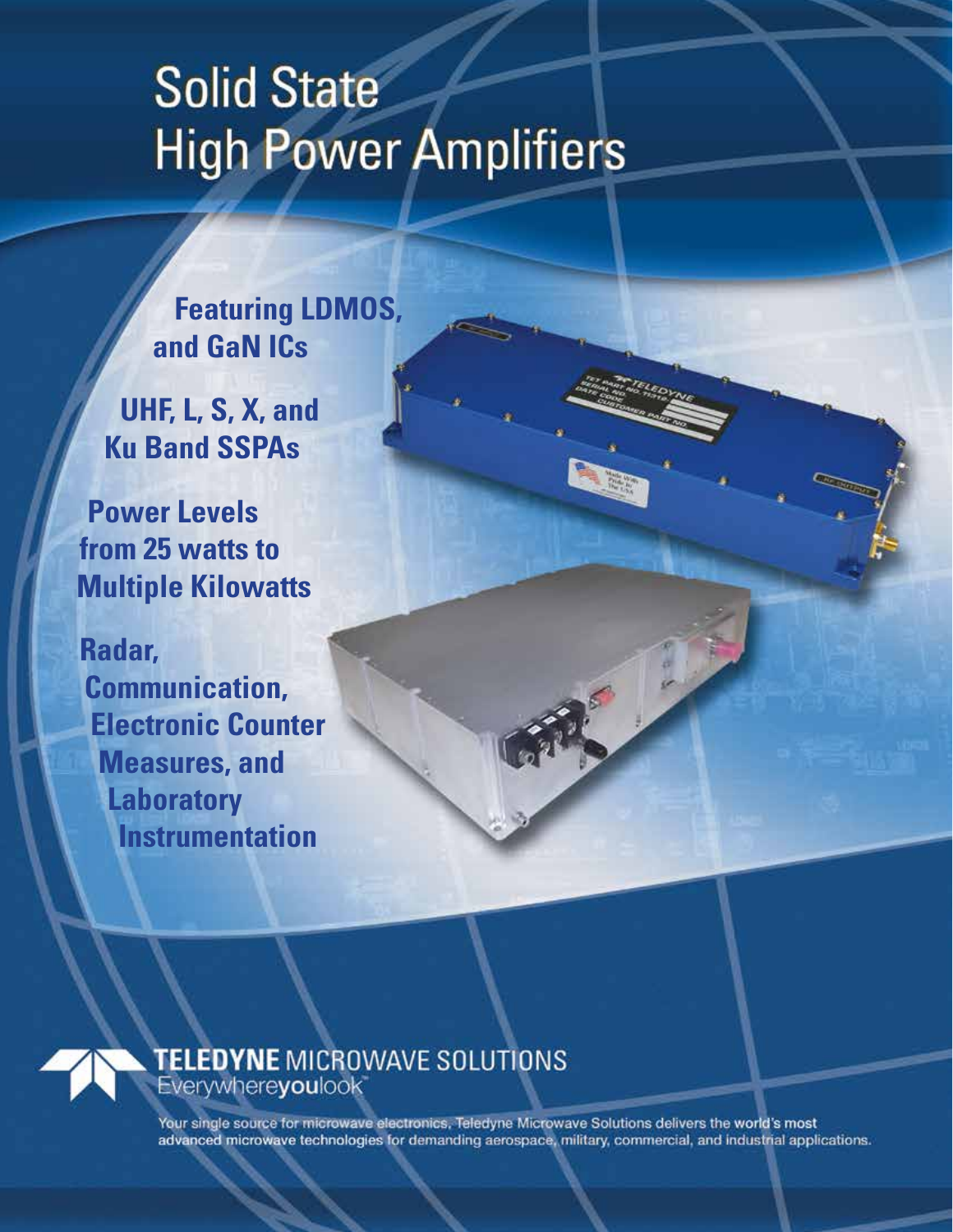### Teledyne Microwave Solutions Solid State High Power Amplifiers (SSHPAs)

Teledyne's Solid State High Power Amplifier (SSHPA) product line offers the industry's best performance to address demanding requirements of most modern radars and communication transmitters.

The new line of SSHPAs offers small packages by utilizing state-of-the-art amplifier devices, and building them into compact, thermally-efficient packages. These amplifiers are offered in baseplate-mounted assemblies, air-cooled rack-mount packages and can be modified to suit most customer-specific outlines as well.

For X-band radar applications, TMS has developed a compact solution that is truly modular, providing greater packaging flexibility, easier system integration and reduced service costs. TMS also has proprietary combiner technology to provide highly efficient combining of multiple modules.

## Features and Available Options:

- Frequency bands:
	- UHF
	- L Band
	- S Band
	- X Band
	- Ku Band
- Output power from 25W to multiple kilowatts at system level
- Both CW and pulsed operation
- Narrow to multi-octave bandwidths
- Remobe monoitoring and control
- Low Harmonic performance of –60dBc with Low Pass Filter
- Internal Circulator for protection from open and short conditions
- Internal Output Forward and Reflected Power Monitoring capability

# Sample Product Offering

Note: Performance specifications are typical and may be configured to meet custom requirements. Contact TMS for details.

| <b>Model</b>     | Frequency<br>Range | $P$ sat<br><b>Watt</b> | $P1$ (Min)<br>Watt | <b>Duty</b><br>Cycle | <b>Pulse</b><br><b>Width</b> | <b>Small Signal</b><br>Gain | <b>Gain Flatness</b><br>(Peak to Peak) |
|------------------|--------------------|------------------------|--------------------|----------------------|------------------------------|-----------------------------|----------------------------------------|
| <b>MEC-7001U</b> | 400-500 MHz        | 1kW                    | $0.9$ kW           | <b>CW</b>            | N/A                          | $>30$ d $B$                 | 0.5dB                                  |
| <b>MEC-7002L</b> | $1.2 - 1.4$ GHz    | 1 <sub>k</sub> W       | $0.9$ kW           | 10%                  | 300usec                      | $>30$ d $B$                 | 0.5dB                                  |
| MEC-7003S        | 2.7-3.5 GHz        | 220W                   | 200W               | 10%                  | 100usec                      | >20dB                       | 0.5dB                                  |
| <b>MSX-035X</b>  | X-Band             | 350W                   | 300W               | $0 - 20%$            | 100usec                      | >30dB                       | 1.5dB                                  |
| <b>MSX-055X</b>  | X-Band             | 550W                   | 500W               | $0 - 20%$            | 100usec                      | $>50$ d $B$                 | 1.5dB                                  |
| <b>MSX-100X</b>  | X-Band             | 1.1kW                  | 1 <sub>k</sub> W   | $0 - 20%$            | 100usec                      | $>50$ d $B$                 | 1.5dB                                  |
| <b>MEC-7005S</b> | $2.7 - 3.5$ GHz    | $1.1$ kW               | $1.0$ kW           | 10%                  | 100usec                      | >30dB                       | 0.5dB                                  |
| <b>MEC-7006S</b> | S-Band             | 12kW                   | 10 <sub>k</sub> W  | 5%                   | 100usec                      | $>30$ d $B$                 | 0.5dB                                  |
| <b>MEC-7011U</b> | 225-400 MHz        | <b>200W</b>            | 100-160W           | <b>CW</b>            | N/A                          | $>50$ d $B$                 | ±1.5dB                                 |

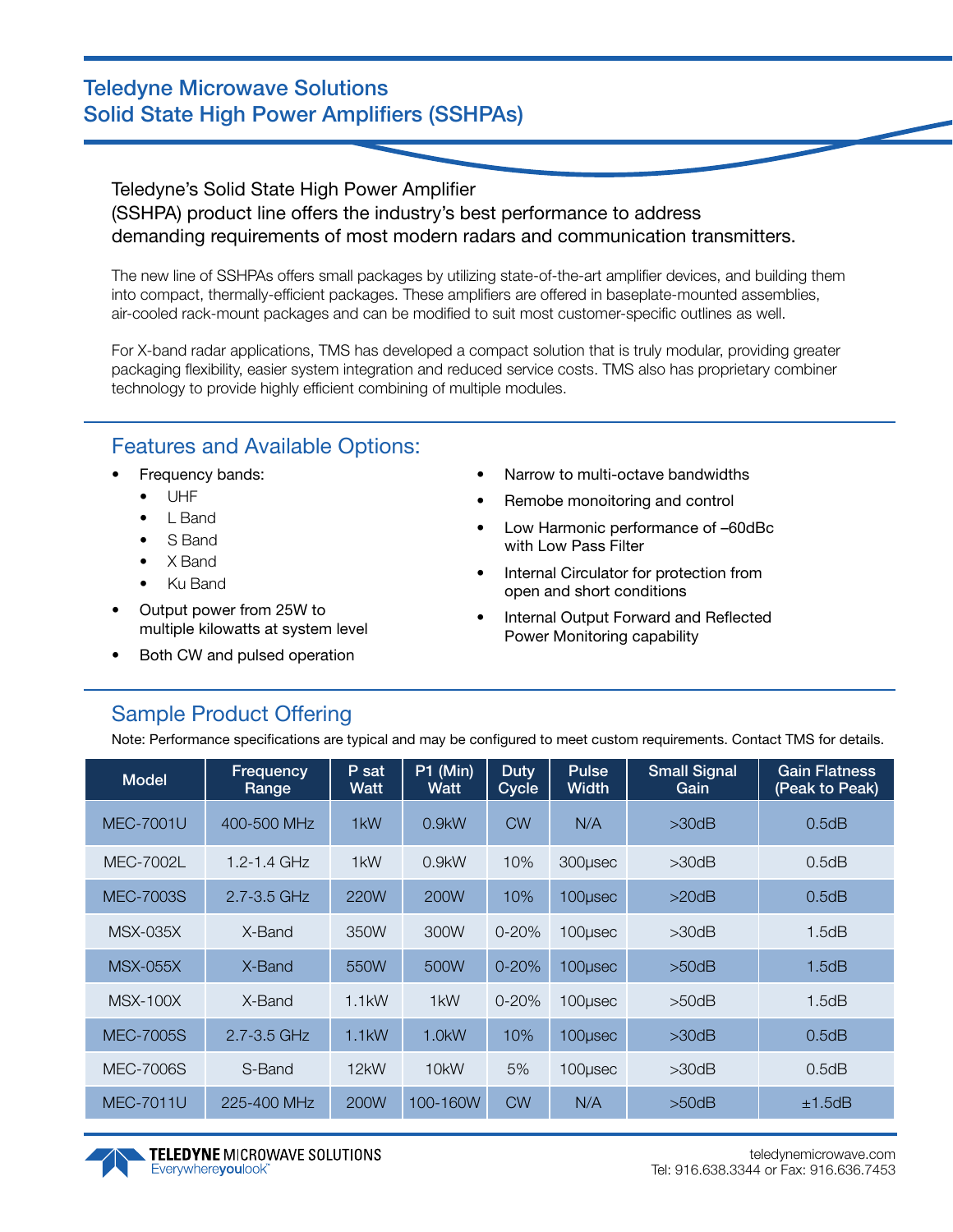#### Teledyne Microwave Solutions Solid State High Power Amplifiers (SSHPAs)

TMS designs and manufactures SSHPAs to meet stringent airborne, shipboard and transport vehicle environments for use in today's ECM, radar and communications markets.

With the advent of high power solid-state devices such as LDMOS transistors for frequencies up to S-Band, GaN PHEMT ICs for frequencies up to Ku-Band, SSHPAs can be a more cost effective alternative to TWTs for narrow and broadband applications.



| <b>Harmonics</b><br>w/LPF | <b>VSWR</b> | Operating<br>Temperature    | DC<br><b>Power</b> | <b>Size</b><br>$L$ " x W" x H"  | <b>RF Connectors</b><br>In/Out | <b>DC Connectors</b><br>Monitor/Control |
|---------------------------|-------------|-----------------------------|--------------------|---------------------------------|--------------------------------|-----------------------------------------|
| $-60$ dBc                 | 1.5         | $-40$ to $+60$ $^{\circ}$ C | 2200W              | $10" \times 6" \times 5"$       | SMA/Type N                     | Terminal Block/D-Sub                    |
| $-60$ dBc                 | 1.5         | $-40$ to $+80$ °C           | 300W               | $9" \times 12" \times 1.75"$    | SMA/Type N                     | D-sub                                   |
| $-60$ dBc                 | 1.5         | $-40$ to $+80$ °C           | 80W                | $3" \times 9" \times 1.25"$     | SMA/Type N                     | D-sub                                   |
| $-50$ dBc                 | 1.5         | $-40$ to $+80$ °C           | 400W               | $9" \times 8.5" \times 2.5"$    | SMA/Type N                     | Terminal Block/D-Sub                    |
| $-60$ dBc                 | 1.5         | $-40$ to $+80$ °C           | 600W               | $9" \times 8.5" \times 2.5"$    | <b>SMA/WG</b>                  | Terminal Block/D-Sub                    |
| $-60$ dBc                 | 1.5         | $-40$ to $+80$ °C           | $1.2$ kW           | $13"$ x 8.5" x 2.5"             | SMA/WG                         | Terminal Block/D-Sub                    |
| $-60$ dBc                 | 1.5         | $-40$ to $+80$ °C           | 710W               | $9" \times 12" \times 6.5"$     | Type N/Type N                  | Terminal Block/D-Sub                    |
| $-60$ d $Bc$              | 1.3         | $-40$ to $+60$ °C           | 2000W              | $12" \times 18" \times 24"$     | <b>TNC/WG</b>                  | Terminal Block/D-Sub                    |
| $-60$ dBc                 | 1.5         | $-40$ to $+60$ °C           | 600W               | $6.5" \times 12.5" \times 1.5"$ | SMA/Type N                     | D-sub                                   |